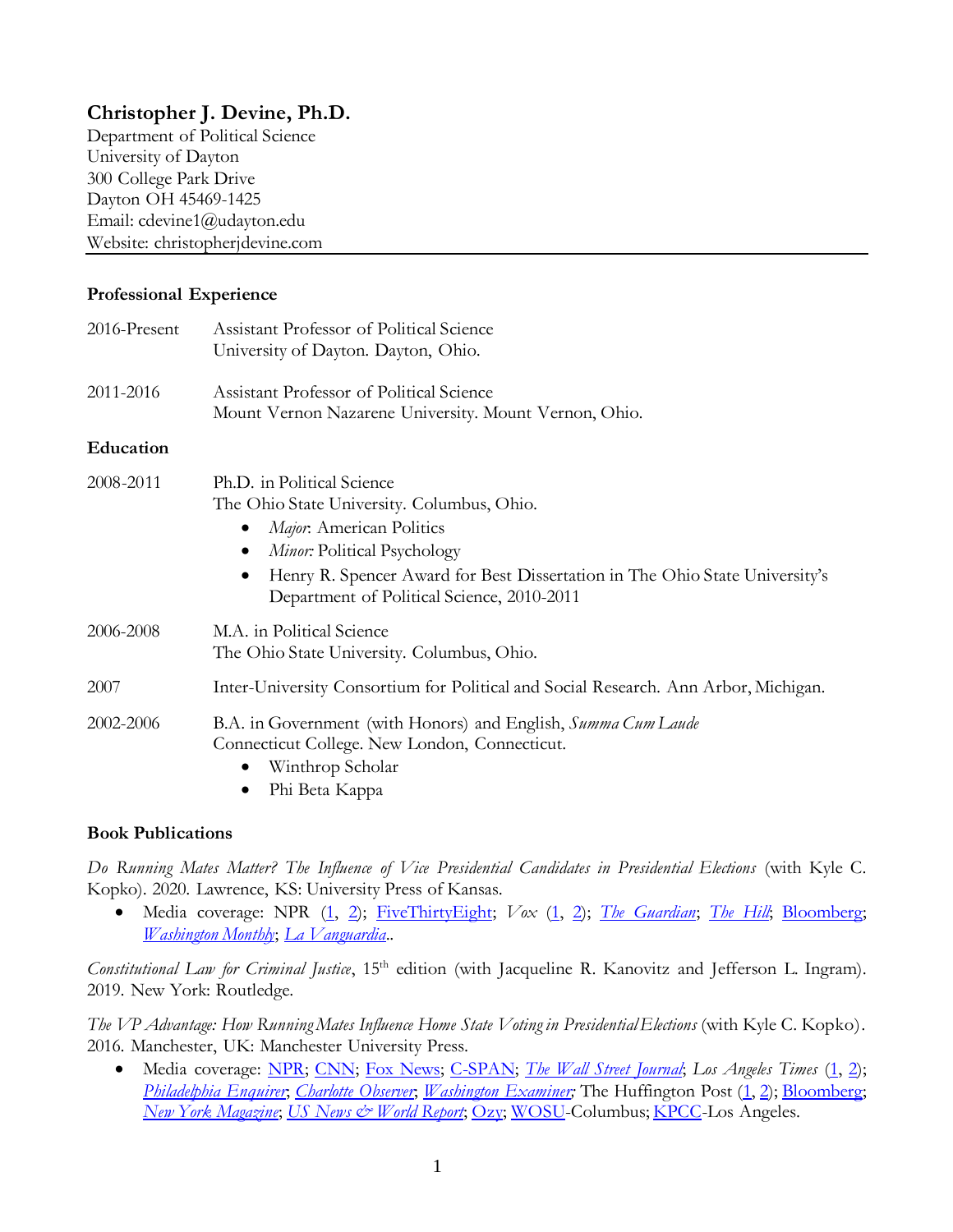## **Journal Articles**

"The Gender Citation Gap in Undergraduate Student Research: Evidence from the Political Science Classroom" (with Li-Yin Liu and Heidi Gauder). Forthcoming. *PS: Political Science and Politics*.

"Surrogate-in-Chief: Did Bill Clinton's Campaign Visits Help (or Hurt) Hillary Clinton in 2016?" (with Aaron C. Weinschenk). Forthcoming. *The Forum*.

"Closing the Gap: Collaborating with Research Librarians to Improve Information Literacy in the Political Science Classroom" (with Heidi Gauder and Michelle C. Pautz). Forthcoming. *Journal of Political Science Education*.

"Bringing Voters Into the Equation: An Individual-Level Analysis of the Vice Presidential Home State Advantage" (with Kyle C. Kopko). 2019. *Presidential Studies Quarterly* 49(4): 827-854.

"Voter Mobilization 101: Presidential Campaign Visits to Colleges and Universities in the 2016 Election." 2019. *PS: Political Science and Politics* 52(2): 261-266.

"What If Hillary Clinton *Had* Gone to Wisconsin? Presidential Campaign Visits and Vote Choice in the 2016 Election." 2018. *The Forum* 16(2): 211-234.

"Split Tickets? On the Strategic Allocation of Presidential Versus Vice Presidential Visits in 2016" (with Kyle C. Kopko). 2018. *SAGE Open* July-September: 1-12.

"Ideological Social Identity: Psychological Attachment to Ideological In-Groups as a Political Phenomenon and a Behavioral Influence." 2015. *Political Behavior* 37(3): 509-535.

"The Politics of the Presidential Medal of Freedom: A Fifty Year Analysis, 1963-2013" (with Kyle C. Kopko, E. Fletcher McClellan, Julia Ward, and Jillian E. Casey). 2015. *New England Journal of Political Science*  8(2): 156-184.

Media coverage: *The New York Times* [\(1,](http://www.nytimes.com/2015/12/28/us/politics/presidential-medal-of-freedom-says-something-about-presenter-too.html?_r=0) [2\)](https://www.nytimes.com/2018/11/16/us/politics/presidential-medal-freedom-adelson.html); [CNN;](https://www.cnn.com/2018/11/10/politics/trump-presidential-medal-of-freedom/index.html) [NPR;](https://www.npr.org/2018/11/16/667860660/viva-las-vegas-elvis-adelson-to-be-honored-with-presidential-medal-of-freedom) [C-SPAN.](http://www.c-span.org/video/?402697-101/washington-journal-kyle-kopko-presidential-medal-freedom-winners)

"Presidential Versus Vice Presidential Home State Advantage: A Comparative Analysis of Electoral Significance, Causes, and Processes, 1984-2008" (with Kyle C. Kopko). 2013. *Presidential Studies Quarterly* 43(4): 814-838.

• Media coverage: *The Washington Post* – The Fix

"Social Issues, Authoritarianism, and Ideological Conceptualization: How Policy Dimensions and Psychological Factors Influence Ideological Labeling." 2012. *Political Psychology* 33(4): 531-552.

"The Vice Presidential Home State Advantage Reconsidered: Analyzing the Interactive Effect of Home State Population and Political Experience, 1884-2008" (with Kyle C. Kopko). *Presidential Studies Quarterly* 41(1): 1-17.

Media coverage: *[The Wall Street Journal](http://www.wsj.com/articles/SB10001424052702304811304577365870484193362)*; [Canadian Broadcasting Corporation](http://www.cbc.ca/news/world/buzz-over-romney-s-vp-choice-heats-up-1.1295604)

"In the Eye of the Beholder: Motivated Reasoning in Disputed Elections" (with Kyle C. Kopko, Sarah M. Bryner, Jeffrey L. Budziak, and Steven Nawara). 2011. *Political Behavior* 33(2): 271-290.

"Racial Attitude Effects in the 2008 Presidential Election: Examining the Unconventional Factors Shaping Vote Choice in a Most Unconventional Election" (with Herbert F. Weisberg). *Electoral Studies* 29(4): 569- 581.

"Partisan Defection and Change in the 2008 US Presidential Election" (with Herbert F. Weisberg). *Journal of Elections, Public Opinion, and Parties* 20(2): 213-240.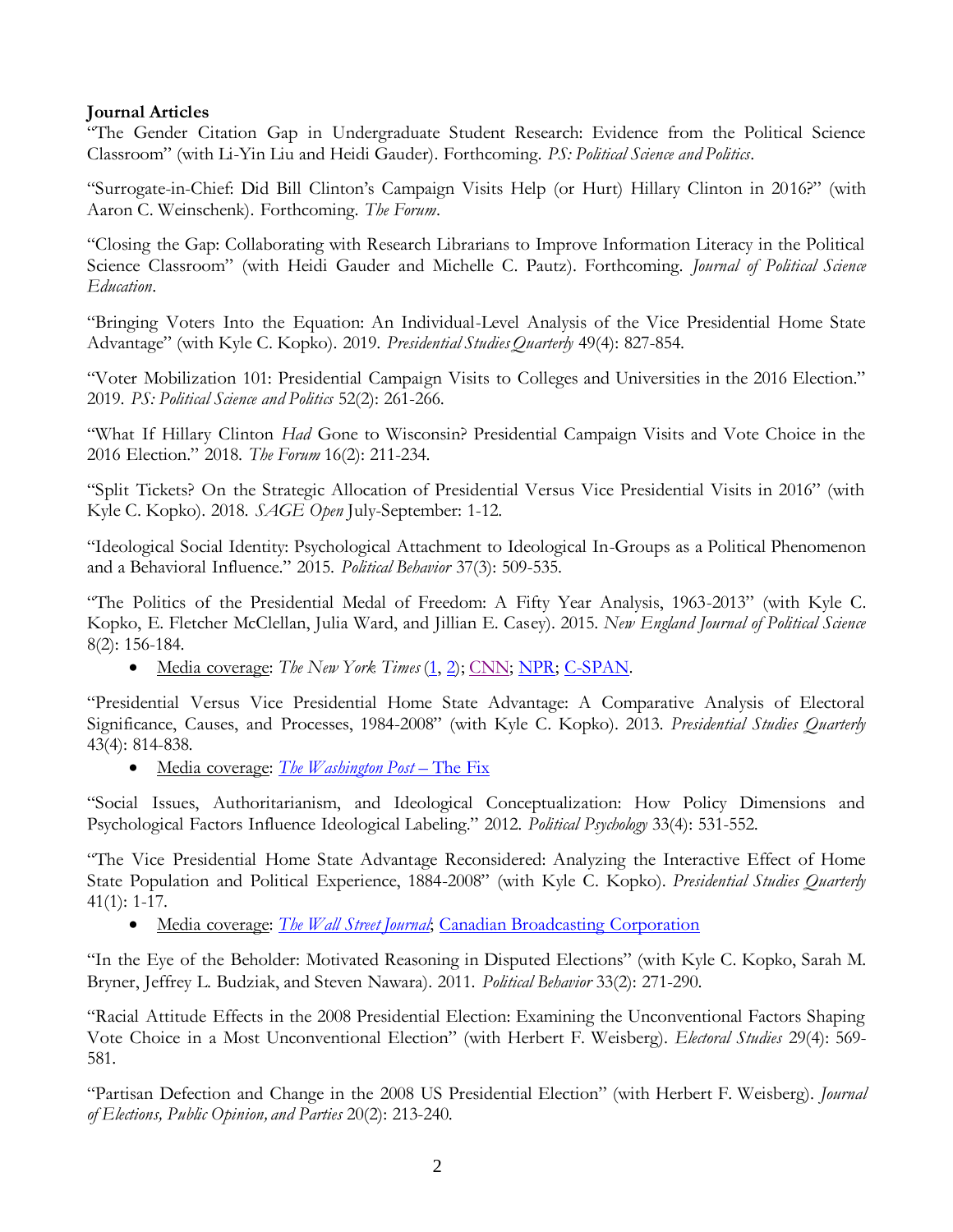### **Book Chapters**

"The Libertarian Party." 2020. In *Beyond Donkeys and Elephants: Minor Political Parties in Contemporary American Politics*, ed. Richard Davis. Lawrence, KS: University Press of Kansas, pp. 41-63.

"Fly-*To* County: The Midwest as Presidential Battleground, 1946-2016" (with Daniel R. Birdsong). 2020. In *The Conservative Heartland: A Political History of the Postwar American Midwest*, eds. Jon K. Lauck and Catherine McNicol Stock. Lawrence, KS: University Press of Kansas, pp. 72-94.

"Oh, the Places They'll Go: The Geography and Political Strategy of Presidential Campaign Visits in 2016." 2017. In *Studies of Communication in the 2016 Presidential Campaign*, ed. Robert E. Denton, Jr. Lanham, MD: Lexington, pp. 45-68.

"#TeamGov: On the Political Experience, Campaign Messaging, and Electoral Performance of Johnson-Weld 2016" (with Kyle C. Kopko). 2017. In *Studies of Communication in the 2016 Presidential Campaign*, ed. Robert E. Denton, Jr. Lanham, MD: Lexington, 163-188.

#### **Public Scholarship**

"For Biden, Naming Cabinet Before Election Would Be a Big Risk." 2020. [The Conversation.](https://theconversation.com/for-biden-naming-cabinet-before-election-would-be-a-big-risk-137741) May 7.

"Biden's Choice of Running Mate Matters, But Not for the Reasons You May Think." 2020. *[Los Angeles](https://www.latimes.com/opinion/story/2020-04-12/biden-vice-president-choice)  [Times](https://www.latimes.com/opinion/story/2020-04-12/biden-vice-president-choice)*. April 12.

"What Trump's Picks for the Presidential Medal of Freedom – like Rush Limbaugh and Antonin Scalia – Say about Him." 2020. [The Conversation.](https://theconversation.com/what-trumps-picks-for-the-presidential-medal-of-freedom-like-rush-limbaugh-and-antonin-scalia-say-about-him-131362) February 6.

"Don't Be Fooled – Most Independents are Partisans Too." 2020. [The Conversation.](https://theconversation.com/dont-be-fooled-most-independents-are-partisans-too-128670) January 27.

"Trump Has Been Awarding a Lot of Presidential Medals of Freedom. Here's What That Says about His Values" (with E. Fletcher McClellan and Kyle C. Kopko). 2019. *[The Washington Post](https://www.washingtonpost.com/politics/2019/06/20/trump-has-been-awarding-lot-presidential-medals-freedom-heres-what-that-says-about-his-values/?utm_term=.9efa885c7b0e)* – Monkey Cage. June 20.

"Holding Their Convention in Wisconsin Could Help Democrats in 2020. Here's the Evidence." 2019. *[The](https://www.washingtonpost.com/politics/2019/03/18/holding-their-convention-wisconsin-could-help-democrats-heres-evidence/?utm_term=.92070684e185)  [Washington Post](https://www.washingtonpost.com/politics/2019/03/18/holding-their-convention-wisconsin-could-help-democrats-heres-evidence/?utm_term=.92070684e185)* – Monkey Cage. March 18.

"Can Florida's Recount be Done Fairly? Maybe. Here's What Makes the Difference" (with Kyle C. Kopko, Sarah M. Bryner, Jeffrey Budziak, and Steven P. Nawara). 2018. *[The Washington Post](https://www.washingtonpost.com/news/monkey-cage/wp/2018/11/16/can-floridas-recount-be-done-fairly-maybe-heres-what-makes-the-difference/?utm_term=.c8064839dbb6)* – Monkey Cage. November 16.

"Obama Has Set the Record for the Most Presidential Medals of Freedom" (with E. Fletcher McClellan, Kyle C. Kopko, Jillian E. Casey, and Julia L. Ward). 2016. *[The Washington Post](https://www.washingtonpost.com/news/monkey-cage/wp/2016/11/22/obama-has-set-the-record-for-the-most-presidential-medals-of-freedom/?utm_term=.eae128b7b571)* – Monkey Cage. November 22.

"5 Things You Need to Know About How Third-Party Candidates Did in 2016" (with Kyle C. Kopko). 2016. *[The Washington Post](https://www.washingtonpost.com/news/monkey-cage/wp/2016/11/15/5-things-you-need-to-know-about-how-third-party-candidates-did-in-2016/?utm_term=.33f046ae0046)* – Monkey Cage. November 15.

"How Clinton and Trump Are Using Their Running Mates on the Campaign Trail" (with Kyle C. Kopko). 2016. [FiveThirtyEight.](https://fivethirtyeight.com/features/how-clinton-and-trump-are-using-their-running-mates-on-the-campaign-trail/) October 28.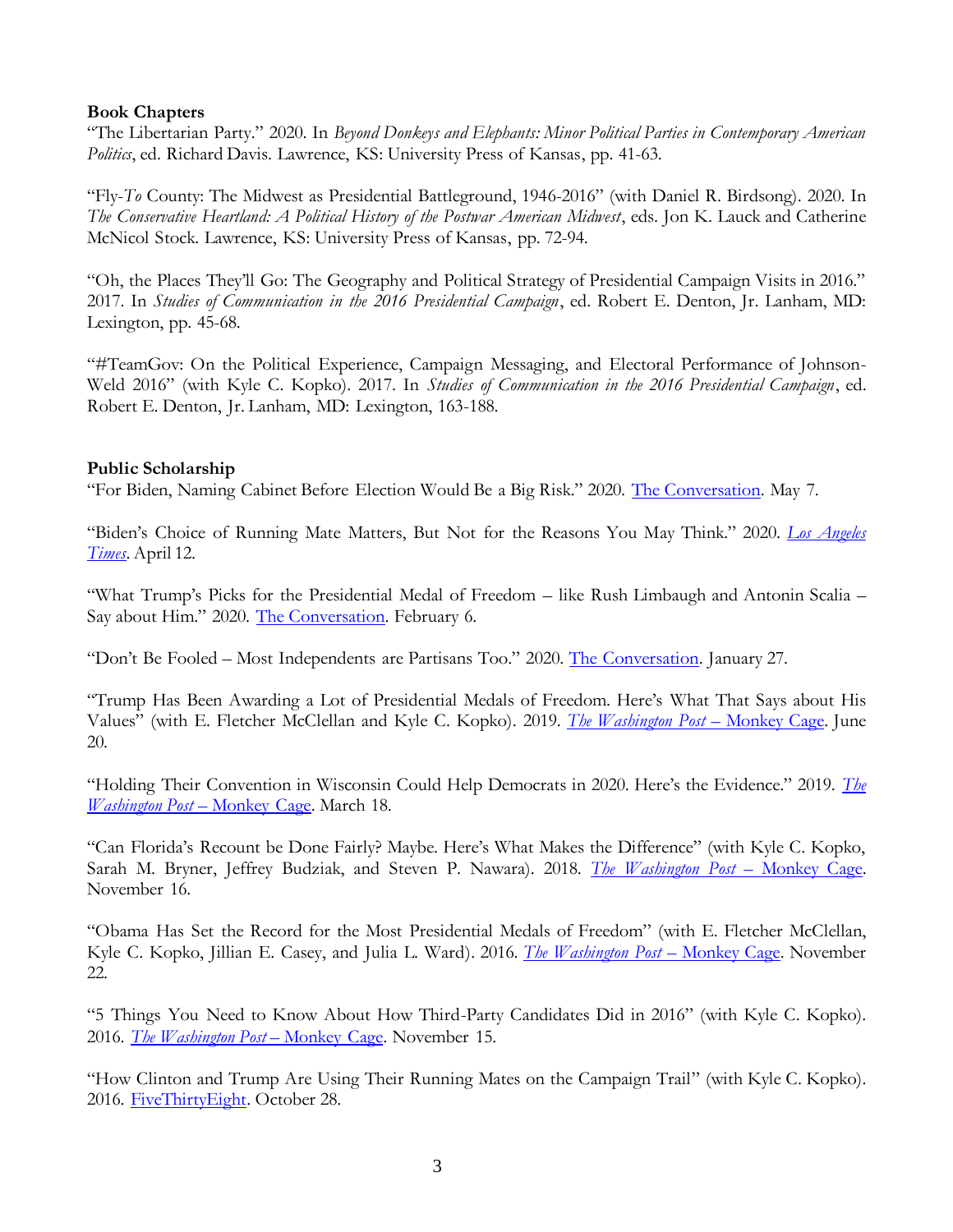"Why the Kaine vs. Pence Vice Presidential Debate Matters" (with Kyle C. Kopko). 2016. The [Conversation.](https://theconversation.com/why-the-kaine-vs-pence-vice-presidential-debate-matters-66379) October 3.

"Will Tim Kaine Deliver Virginia (and Catholics)? Don't Count on It" (with Kyle C. Kopko). 2016. *[The](https://www.washingtonpost.com/news/monkey-cage/wp/2016/07/22/will-tim-kaine-deliver-virginia-and-catholics-dont-count-on-it/)  [Washington Post](https://www.washingtonpost.com/news/monkey-cage/wp/2016/07/22/will-tim-kaine-deliver-virginia-and-catholics-dont-count-on-it/)* – Monkey Cage. July 22.

"Does Newt Gingrich Pass His Own Litmus Test for Veep?" (with Kyle C. Kopko). 2016. *[Time](http://time.com/4406197/newt-gingrich-vp-test/)*. July 14.

"Will the Vice Presidential Candidates Matter this Year? Maybe, But Not the Way You Think" (with Kyle C. Kopko). 2016. [The Conversation.](https://theconversation.com/will-the-vice-presidential-candidates-matter-this-year-maybe-but-not-the-way-you-think-62401) July 12.

"This Year's Libertarian Ticket has Remarkable Political Experience. Now Will It Matter?" (with Kyle C. Kopko). 2016. *[The Washington Post](https://www.washingtonpost.com/news/monkey-cage/wp/2016/05/31/this-years-libertarian-ticket-has-remarkable-political-experience-now-will-it-matter/)* – Monkey Cage. May 31.

"How Clinton and Trump Should Choose Their Vice Presidents" (with Kyle C. Kopko). 2016. *[Time](http://time.com/4311537/hillary-clinton-and-donald-trump-vice-presidents/)*. May 2.

"The 4 Advantages a Vice Presidential Pick Could Offer a Candidate" (with Kyle C. Kopko). 2016. *[Time](http://time.com/4311400/why-ted-cruz-chose-carly-fiorina/)*. April 28.

"Who Should Trump and Clinton Pick as Running Mates? This Research Says It Doesn't Really Matter" (with Kyle C. Kopko). 2016. *[The Washington Post](https://www.washingtonpost.com/news/monkey-cage/wp/2016/04/25/who-should-trump-and-clinton-pick-as-running-mates-heres-what-the-research-says/)* – Monkey Cage. April 25.

"Why VPs Matter Less than You Think" (with Kyle C. Kopko). 2016. *[Politico Magazine](http://www.politico.com/magazine/story/2016/04/election-2016-vice-president-selection-matters-less-than-you-think-213805)*. April 11.

#### **Book Reviews**

"Book review of *After Reagan: Bush, Dukakis, and the 1988 Election* by Joel J. Pitney, Jr." Forthcoming. *Political Science Quarterly*.

"Book review of *The White House Vice Presidency: The Path to Significance, Mondale to Biden* by Joel K. Goldstein." 2016. *Perspectives on Politics* 14(4): 1218-1220.

#### **Invited Lectures**

"(Why) Should I Care Who's Running for *Vice* President?" Marjorie Dilley Lecture Series, Connecticut College (New London, CT). October 6, 2016.

"Did Chester Arthur 'Deliver' the 1880 Election for James Garfield?" (with Kyle C. Kopko.) James A. Garfield National Historic Site (Mentor, OH). August 6, 2016.

"The VP Advantage: How Running Mates Influence Home State Voting in Presidential Elections" (with Kyle C. Kopko). Elizabethtown College (Elizabethtown, PA). March 9, 2016.

### **Panelist**

["The Ohio Governor's Debate."](https://www.daytondailynews.com/news/local/watch-the-full-ohio-governor-debate-dayton/AjrGOS4Z4PW8IAhfhdbPBO/) University of Dayton (Dayton, OH). September 19, 2018.

"Protecting the Vote and Ending the Partisan Divide." League of Women Voters of the Greater Dayton Area (Dayton, OH). March 19, 2018.

"Election 2016: History in the Making" (with Laura Bischoff, James Brown, and Mark Caleb Smith). Cedarville University (Cedarville, OH). October 25, 2016.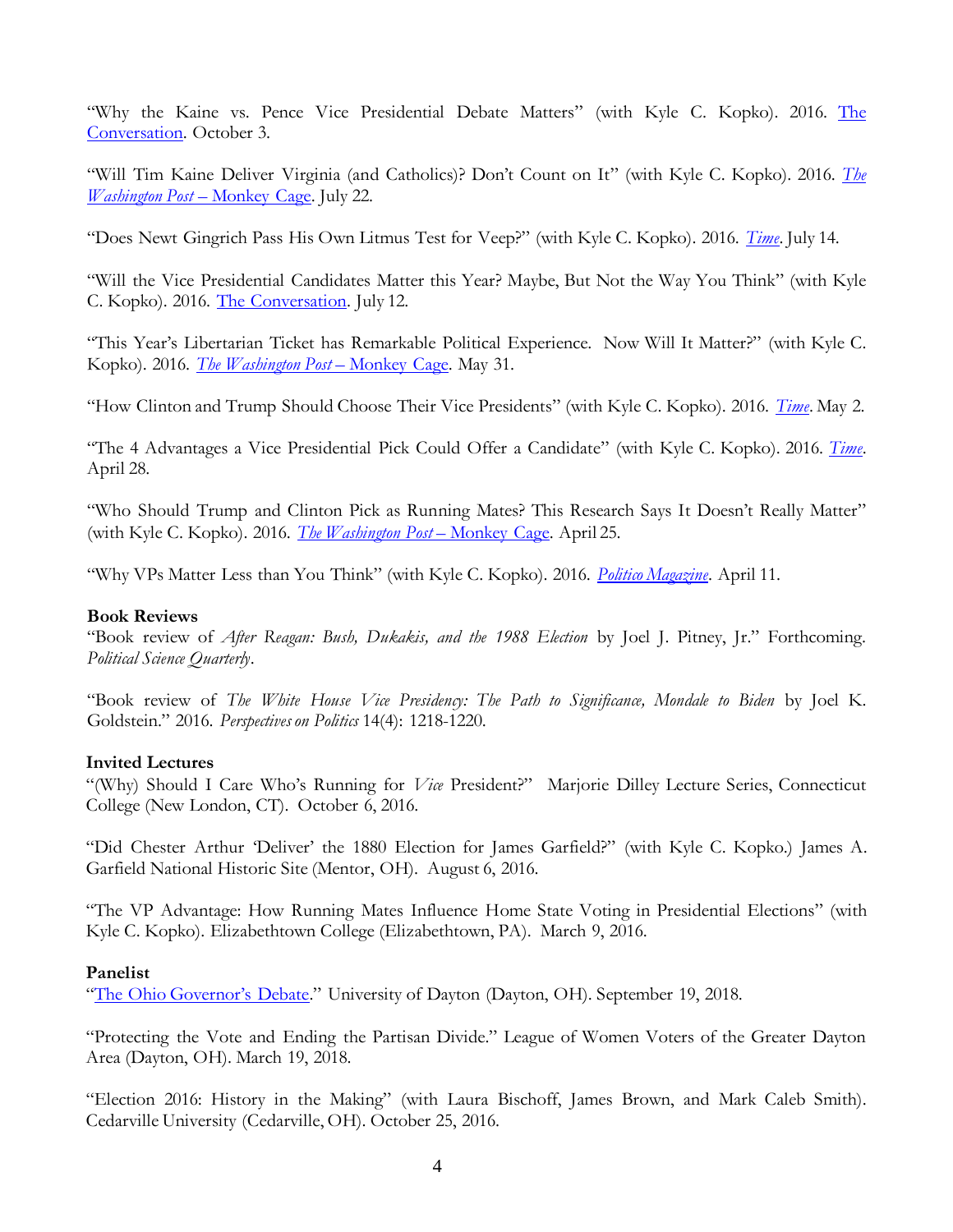#### **Conference Presentations (Selected)**

"Fiscally Conservative and Socially Liberal?: The Libertarian Party as an Ideological Alternative to the American Two-Party System." Paper presented at the Annual Meeting of the Midwest Political Science Association, April 4-7, 2019. Chicago.

"Voter Mobilization 101: Presidential Campaign Visits to Colleges and Universities in the 2016 Election." Paper presented at the Annual Meeting of the Midwest Political Science Association, April 5-8, 2018. Chicago.

"Campaign Dynamics and Presidential Ticket Evaluations: A Time Series Analysis" (with Kyle C. Kopko). Paper presented at the Annual Meeting of the Midwest Political Science Association, April 5-8, 2018. Chicago.

"The Midwest as Political and Electoral Battleground" (with Daniel R. Birdsong). Paper presented at the Annual Meeting of the Midwest Political Science Association, April 5-8, 2018. Chicago.

"Running Together, Running Apart: Where Presidential Versus Vice Presidential Candidates Campaigned in 2016" (with Kyle C. Kopko). Paper presented at the Annual Meeting of the Midwest Political Science Association, April 6-9, 2017. Chicago.

"Pedagogical Techniques for Pre-Law Students: Lessons from Small and Large Institutions" (with Lawrence Baum and Kyle C. Kopko). Panel presented at the Annual Meeting of the Midwest Association of Pre-Law Advisors, September 17-19, 2015. Columbus.

"Did LBJ Really 'Deliver' Texas, and the South?: Testing Perception Against Reality in 1960 Survey Data" (with Kyle C. Kopko). Paper presented at the Annual Meeting of the Midwest Political Science Association, April 16-19, 2015. Chicago.

"Operationalizing the Vice Presidential Home State Advantage" (with Kyle C. Kopko). Paper presented at the Annual Meeting of the Southern Political Science Association, January 8-11, 2014.

"Maximum Advantage? Estimating the Home State Advantage of Vice Presidential Alternatives in the 2000 and 2004 Elections" (with Kyle C. Kopko). Paper presented at the Annual Meeting of the Midwest Political Science Association, April 11-14, 2013. Chicago.

"Surveillance or Aversion? Emotional Responses to Immigration in America" (with Michael A. Neblo and Sarah McKinnon Bryner). Paper presented at the Annual Meeting of the American Political Science Association, September 2-5, 2010. Washington, D.C.

"Why Liberals Don't Call Themselves Liberals: The Effects of Elite Communication on Ideological Comprehension and Identification." Paper presented at the Annual Meeting of the Midwest Political Science Association, April 22-25, 2010. Chicago.

"Racial Attitude Effects on Voting in the 2008 Presidential Election" (with Herbert F. Weisberg). Paper presented at the Transformative Election of 2008 Conference, October 2-3, 2009. Columbus, Ohio.